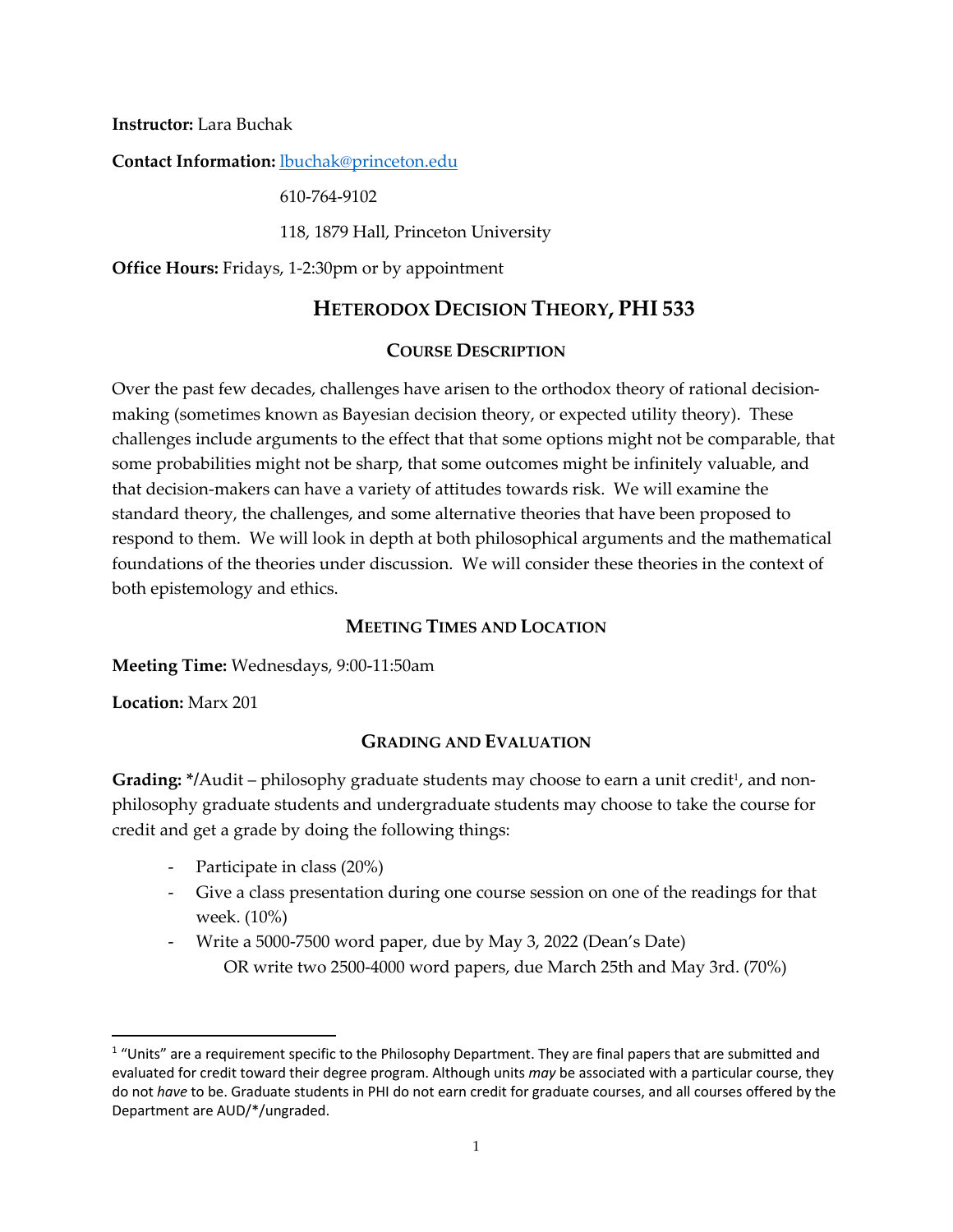### **SCHEDULE OF COURSE MEETINGS**

#### **Week 1 (Jan 26): Orthodox Decision Theory and Challenges**

*Further Reading:* Marin Peterson, 2009, *An Introduction to Decision Theory*, pp.64-103. *Further Reading:* Frank Ramsey, 1926, "Truth and Probability," pp.25-37.

#### **Week 2 (Feb 2): Decision Theory with Incomparability**

Robert Aumann, "Utility Theory without the Completeness Axiom," pp.445-53 Caspar Hare, "Take the Sugar" Ruth Chang, "The Possibility of Parity" Joshua Gert, "Value and Parity" *Optional:* John Broome, "Is Incommensurability Vagueness?" *Optional*: Wlodek Rabinowicz, "Value Relations"

### **TWO-WEEK BREAK DUE TO COVID**

#### **Week 3 (Feb 23): Decision Theory with Imprecise Probabilities**

Lara Buchak, notes on imprecise probabilities

Daniel Ellsberg, "Risk, Ambiguity, and the Savage Axioms"

Miriam Schoenfield, "Can Imprecise Probabilities Be Practically Motivated?" *Further Reading:* Itzhak Gilboa, "Expected Utility with Purely Subjective Non-Additive Probabilities" *Further Reading:* Isaac Levi, "On Indeterminate Probabilities"

#### **Week 4 (Mar 2): Accuracy and Imprecise Probabilities**

\*guest presenter: David Builes Mike Titelbaum, "Accuracy Arguments" Miriam Schoenfield, "The Accuracy and Rationality of Imprecise Credences" Builes et al, "Dilating and Contracting Arbitrarily"

*Further Reading:* Richard Pettigrew, "Epistemic Utility and Norms for Credences" *Further Reading:* Jennifer Carr, "Chancy Accuracy and Imprecise Credences"

#### **SPRING BREAK: March 7th--11th**

#### **Week 5 (Mar 16): Imprecise Probabilities and Diachronic Decisions**

Adam Elga, "Subjective Probabilities should be Sharp"

Seamus Bradley and Katie Steele, "Should Subjective Probabilities be Sharp?"

Sarah Moss, "Credal Dilemmas"

*Further Reading:* Peter J. Hammond, "Consequentialist Foundations for Expected Utility" *Further Reading:* Lara Buchak, *Risk and Rationality*, Ch. 6.

#### **Week 6 (Mar 23): Decision Theory with Risk-Attitudes**